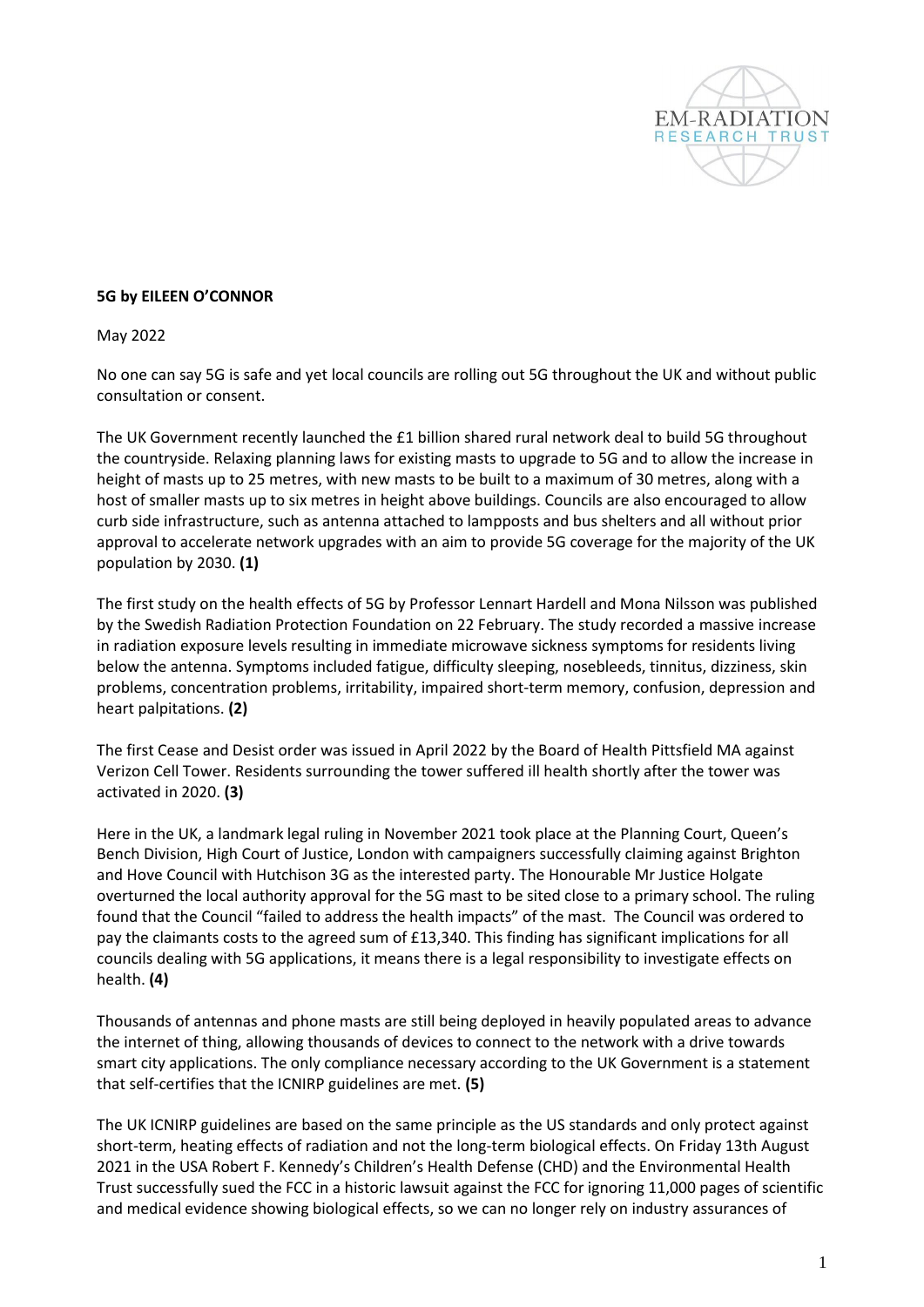## safety. **(6)**

Bioeffects have clearly been established to occur with very low exposure (non-thermal levels) to electromagnetic fields and radiofrequency radiation according to many doctors and scientists. The BioInitiative Working Group reviewed thousands of peer reviewed scientific papers. This group of experts calls for the precautionary approach and urgent action due to chronic EMF-related diseases that are a potential risk for everyone. These diseases include adverse effects on the central nervous system, cancer, both initiating and promoting effects, impairments of certain brain functions, loss of memory and cognitive function, infertility and immune dysfunction. **(7)**

Radiofrequency signals were classified as a possible human carcinogen in 2011 by the World Health Organization International Agency for Research on Cancer. **(8)** Evidence of increased cancer risks has since been strengthened by further human studies, as well as toxicology studies in animals, which demonstrated clear evidence of tumours (US National Toxicology Program **(9)** and the Italian Ramazzini Institute study **(10).** Despite this, the Government is racing ahead with 5G rollout and the involuntary irradiation of the whole UK population.

The Science and Technology Options Assessment Committee (STOA) of the European Parliament published a review in June 2021 "Health impact of 5G. Current state of knowledge of 5G-related carcinogenic and reproductive/developmental hazards as they emerge from epidemiological studies and in vivo experimental studies." The review of research calls for a halt to the expansion of 5G and should be a clear warning for policy makers to put the brakes on. No adequate studies are available on 5G in the higher frequency range (24 to 100 Ghz). Therefore, the review describes 5G as an experiment on the population. **(11)**

It's worth noting that the \$21 billion reinsurance company Swiss Re Group, which is one of the world's leading reinsurance providers, rated 5G as a "high impact" liability risk, citing concerns about its biological effects, and potential claims for health impairments. **(12)**

Local councillors may not be aware that they could potentially be held liable for any harms caused by the policies they enact according to a UK lawyer and should therefore check the council's public liability insurance provides cover for adverse health effects caused by 5G. **(13)+(14)**

Visit the EM Radiation Research Trust and International EMF Alliance websites for more information.

## Eileen O'Connor

Co-Founder and advisor for EM Radiation Research Trust [www.radiationresearch.org](http://www.radiationresearch.org/) Co-founder and Board member for the International EMF Alliance<https://www.iemfa.org/>

## References

- 1) <https://www.gov.uk/government/news/new-laws-to-end-mobile-coverage-no-bar-blues>
- 2) [https://childrenshealthdefense.org/defender/5g-radiation-microwave-syndrome](https://childrenshealthdefense.org/defender/5g-radiation-microwave-syndrome-symptoms/?eType=EmailBlastContent&eId=deb53dea-feb5-44ff-9903-e731effecca0)[symptoms/?eType=EmailBlastContent&eId=deb53dea-feb5-44ff-9903-e731effecca0](https://childrenshealthdefense.org/defender/5g-radiation-microwave-syndrome-symptoms/?eType=EmailBlastContent&eId=deb53dea-feb5-44ff-9903-e731effecca0)
- 3) [https://ehtrust.org/cease-and-desist-order-against-verizon-cell-tower-by-board-of-health](https://ehtrust.org/cease-and-desist-order-against-verizon-cell-tower-by-board-of-health-pittsfield-ma/)[pittsfield-ma/](https://ehtrust.org/cease-and-desist-order-against-verizon-cell-tower-by-board-of-health-pittsfield-ma/)
- 4) <https://rfinfo.co.uk/wp-content/uploads/2021/11/Consent-Order-02.11.21.pdf>
- 5) [https://www.gov.uk/government/publications/mobile-phone-base-stations-radio-waves-and](https://www.gov.uk/government/publications/mobile-phone-base-stations-radio-waves-and-health/mobile-phone-base-stations-radio-waves-and-health)[health/mobile-phone-base-stations-radio-waves-and-health](https://www.gov.uk/government/publications/mobile-phone-base-stations-radio-waves-and-health/mobile-phone-base-stations-radio-waves-and-health)
- 6) <https://ehtrust.org/environmental-health-trust-et-al-v-fcc-key-documents/>
- 7) <https://bioinitiative.org/>
- 8) [IARC classifies Radiofrequency Electromagnetic Fields as possibly carcinogenic to humans](https://www.iarc.who.int/wp-content/uploads/2018/07/pr208_E.pdf)  [\(who.int\)](https://www.iarc.who.int/wp-content/uploads/2018/07/pr208_E.pdf)
- 9) [Cell Phone Radio Frequency Radiation \(nih.gov\)](https://ntp.niehs.nih.gov/whatwestudy/topics/cellphones/index.html)